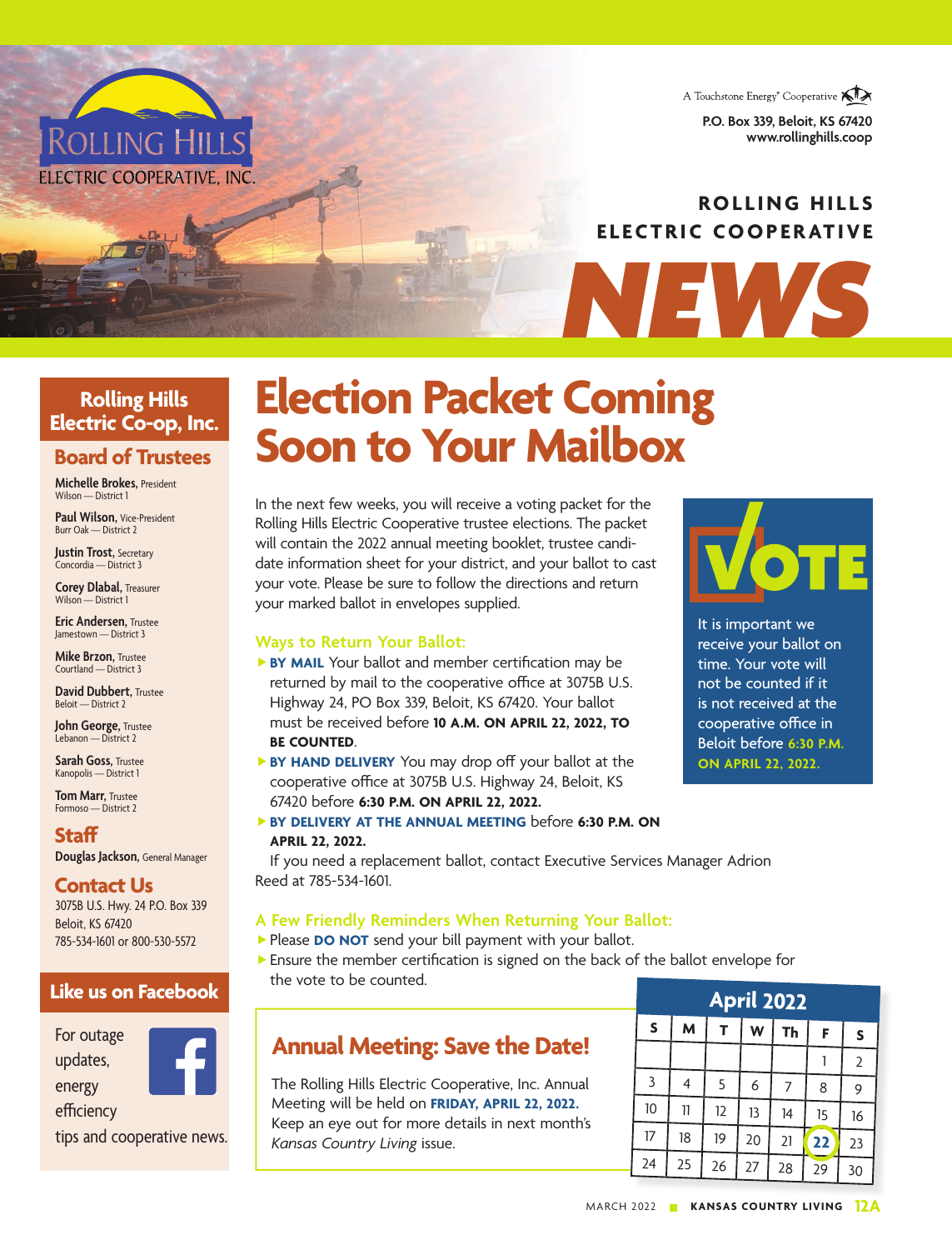## **Cold Weather Accommodation Ends March 31**



### The Cold Weather Accommodation for residential members ends March 31

Spring is just around the corner and with it, warmer weather. As a friendly reminder, the cold Weather Accommodation for residential members ends March 31. For more information about Rolling Hills Electric's cold weather accommodation policy, please call our office at 785-534-1601.

# **Trooper Ben Hosts Active Shooter Training**

"It can happen anywhere … it's not up to you," said Trooper Ben, Kansas Highway Patrol Troop C.

Rolling Hills Electric had the honor of having **KANSAS STATE TROOPER BEN GARDNER** join us for a safety meeting in January to present active shooter training for all of our employees. Trooper Ben presented the Kansas Active Shooter Mitigation (KASM) training material that was created by law enforcement after the Aurora, Colorado, theater shooting. It is training that we all pray we will never



**Trooper Ben Gardner presents the KASM training to Rolling Hills Electric staff**

have to use, but as Trooper Ben said — it's not up to us.

Rolling Hills Electric sends a big **THANK YOU** to Trooper Ben for his time and his dedication to protect and serve this great state that we get to call home. Also, we would like to thank our first responders answering the call in time of peril, the ones heading toward the danger when everyone else is heading out. Your service is admirable today and always. Thank you.

## **Kansas Emergency Rental Assistance** Struggling to pay rent or utilities due to COVID-19?

The Kansas Emergency Rental Assistance (KERA) Program may be able to help. The KERA program provides rental, utility, and internet assistance to households experiencing financial hardship as a result of the COVID-19 pandemic. If the application is approved, the landlord and/or service provider receives funds directly from KERA and applies the KERA funds to the applicant's account(s). Approved applicants are eligible for up to 15 months of assistance. For more information, please visit their website at www.kshousingcorp.org. You may qualify for this program if you meet all of the following criteria:

- $\blacktriangleright$  You rent your home, or are currently homeless.
- ▶ Your 2020 income did not exceed 80% of your area's median income.
- $\triangleright$  At least one member of your household is experiencing documented financial hardship as a result of the COVID-19 pandemic. Hardship may include reduction in household income, loss of employment, or significant COVID-related expenses (medical bills, personal protective equipment, child care costs, equipment or internet costs to enable online work/schooling, etc.).
- $\triangleright$  At least one member of your household is uncertain where they will stay or may become homeless without housing assistance.
- $\blacktriangleright$  Tenant can provide valid proof of identification.

### **What Does Assistance Cover?**

- ▶ Up to 15 months of current and past due household rent.
- $\blacktriangleright$  Up to three months of prospective rent at a time, even if the household does not have rental arrears.
- $\blacktriangleright$  Past due residential utility, home energy (electric, gas, water, sewer and trash services) and internet expenses.

**NOTE:** All expenses must have been billed or charged April 1, 2020, or later.

**Learn more and apply online kshousingcorp.org/ emergency-rental-assistance.**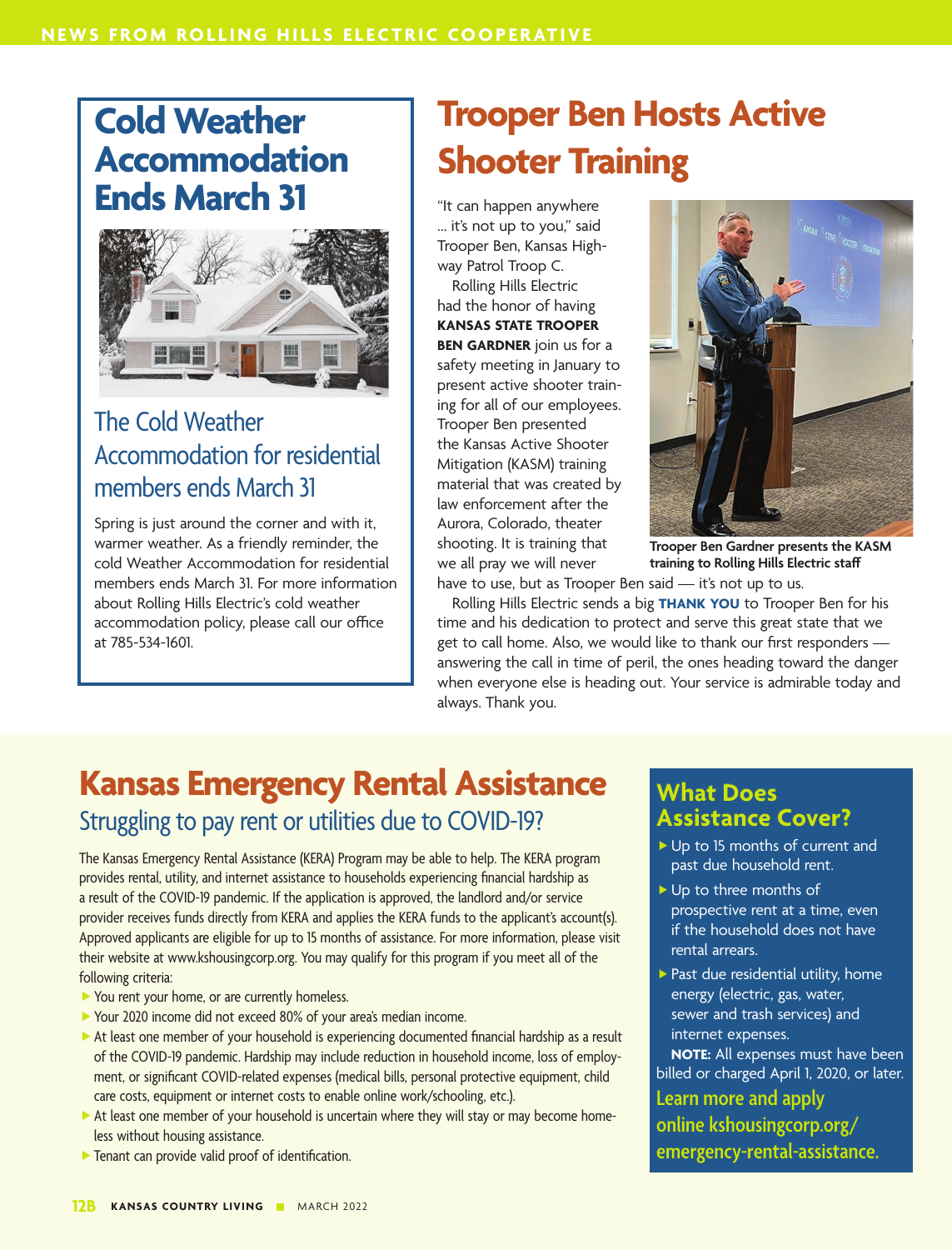# **Get to Know Your Electric Cooperative Board of Trustees Candidates**

#### **District 1, Position 2**



### **MICHELLE BROKES WILSON**

Michelle graduated from Kansas State University with a degree in family

studies and human services. She worked eight and a half years as Ellsworth County's extension agent.

She and her husband, Allan, reside south of Wilson where they run a cow/calf operation as well as raise wheat, milo, sorghum silage and alfalfa. Her family consists of sons, Cade, 14; Lane, 12; Bo, 8; and Brock, 2. The boys are active in 4-H while Michelle serves on the Ellsworth County Fair Association, Midway District 4-H PDC and St. Wenceslaus parish council.

Michelle has enjoyed serving on the Rolling Hills board of trustees and has learned a great deal in the past three years. She looks forward to continuing to learn the system and serve the membership.



When was your cooling system last serviced? Most manufacturers recommend an annual tune up for your home's cooling system. March is a great time to schedule this service so you can beat the summer rush when the pros are busiest. A qualified professional can check the amount of refrigerant, accuracy of the thermostat, condition of belts and motors and other factors that can greatly impact the efficiency of your system.

#### **District 2, Position 2**



John is the Vice President and

**JOHN GEORGE LEBANON**

Trust Investment Officer for First National

Bank and Trust, Phillipsburg, including Smith County Bank, Smith Center, and Solomon Valley Bank, Beloit. He is a graduate of Kansas State University with a degree in agricultural economics and 41 years banking, investment and trust experience.

John and his wife, Sherrita, live 3 miles west of Lebanon near his family farm. They have two grown children and three grandsons. John has been a Rolling Hills member since 1998 and his family farm has been served by the cooperative for more than 60 years.

John and Sherrita are members of the Smith Center United Methodist Church where he serves as church treasurer and on the administrative council. John is a member of the Srader Foundation for Smith County. He is a past member of Smith County Memorial Hospital Board and Smith County Fair Board, and served as treasurer for both organizations. His hobbies include attending K-State basketball games.

John completed and earned his National Rural Electric Cooperative Association (NRECA) Credential Cooperative Director certificate in his first year on the board in 2016. Since then, he has completed the Board Leadership Program and the Directors Gold program. John represents Rolling Hills Electric Cooperative serving as a trustee on the Kansas Electric Cooperatives (KEC) board. John is committed to the betterment of Rolling Hills Electric Cooperative for the members and the future of the cooperative.

### **District 3, Position 2**



### **MIKE BRZON COURTLAND**

Mike and his wife, Linda, operate a family farm in Republic County near the

Courtland, Scandia and Republic areas. Irrigation is a large part of their farming operation including irrigated corn and soybeans.

Working with family members has always been very important to Mike. Watching and helping family and friends excel is always a great reward. Over the years, he has been involved with numerous associations and advisory boards. In the mid-70s, he became involved in state water issues and regulation in the Republican River Basin in Kansas and Nebraska, trying to protect and sustain the resources of the region.

**Look for your annual report, which includes your voting ballot, co-op news and annual meeting information the first part of April.**